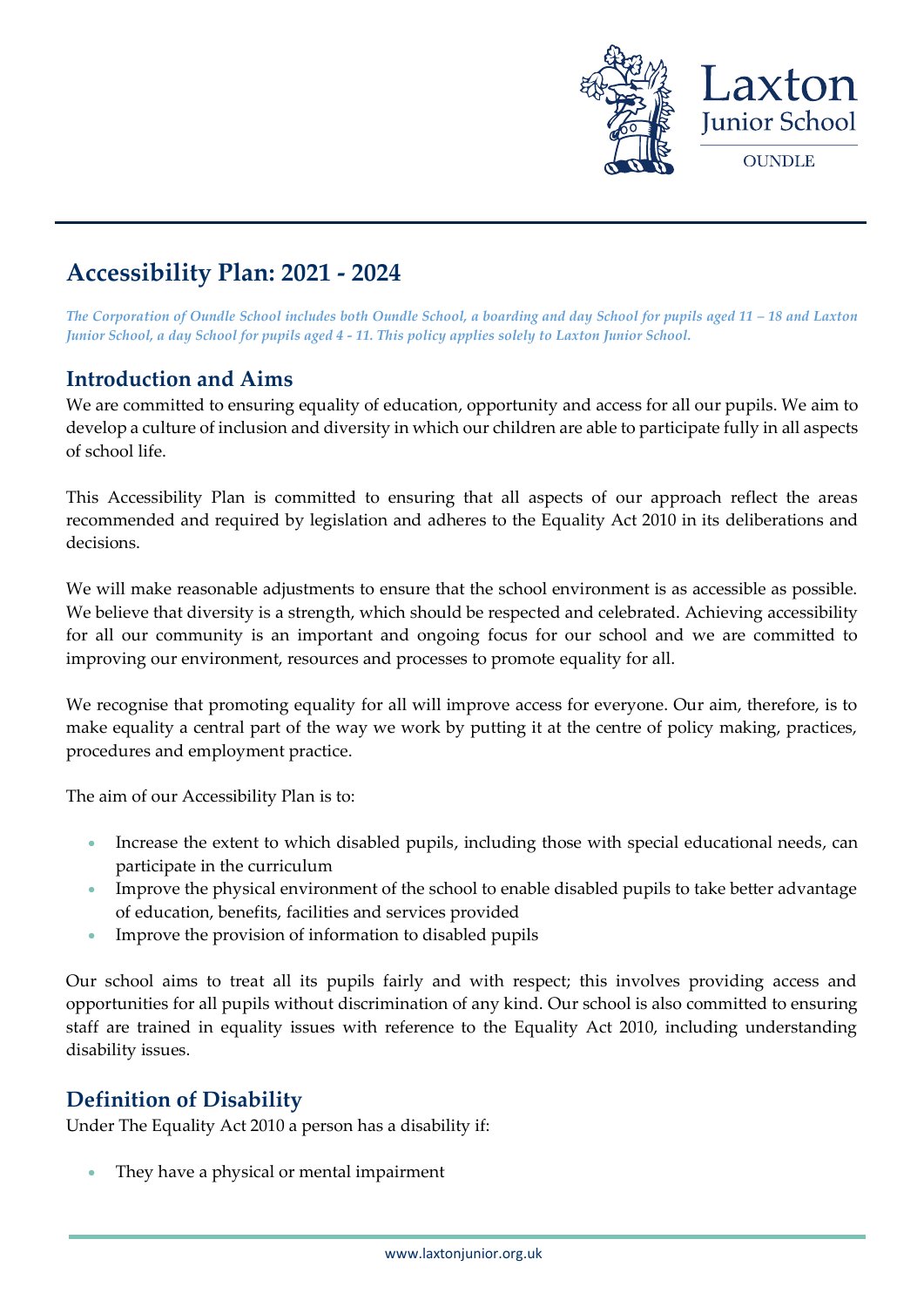• The impairment has a substantial and long term adverse effect on their ability to perform normal day to day activities.

### **Responsibility**

Overall responsibility for monitoring and evaluating the effectiveness of the Accessibility Plan resides with the Governing Body, who delegate this responsibility to the Head. The Head works alongside designated members of the Laxton Junior School team, who are responsible for developing the Plan, identifying priorities for action and coordinating its implementation. This team includes the following staff members:

- Head
- Deputy Head
- Designated Safeguarding Lead
- Assistant Head Academic
- Assistant Head Admissions
- Head of Educational Support
- Operations Manager

Whilst these staff have overall responsibility for developing the Accessibility Plan, involvement and consultation around the Plan extends to the Laxton Junior School community.

### **Involvement and Consultation**

The school recognises that the involvement of disabled children, staff, parents and members of the school community who use the school facilities is essential. We aim to gain their involvement by:

- Discussing accessibility with the School Council so that they can share their ideas
- Building accessibility into PSHE lessons and encouraging children to share their ideas
- Using SEND review meetings to highlight any specific requirements
- Highlighting in school documentation and on the school website our approach to accessibility
- Liaising with pre-schools, playgroups, nurseries, and the schools of prospective pupils to understand the needs of individual children as they transfer to our school
- Reminding parents and carers at Parent Conferences that staff are available to discuss ways in which we can improve the provision for disabled children
- Asking all community members to communicate any concerns so that we can provide, within reasonable means, an equality of access to the education and opportunity that we provide
- Consulting with specialist disability bodies and groups as required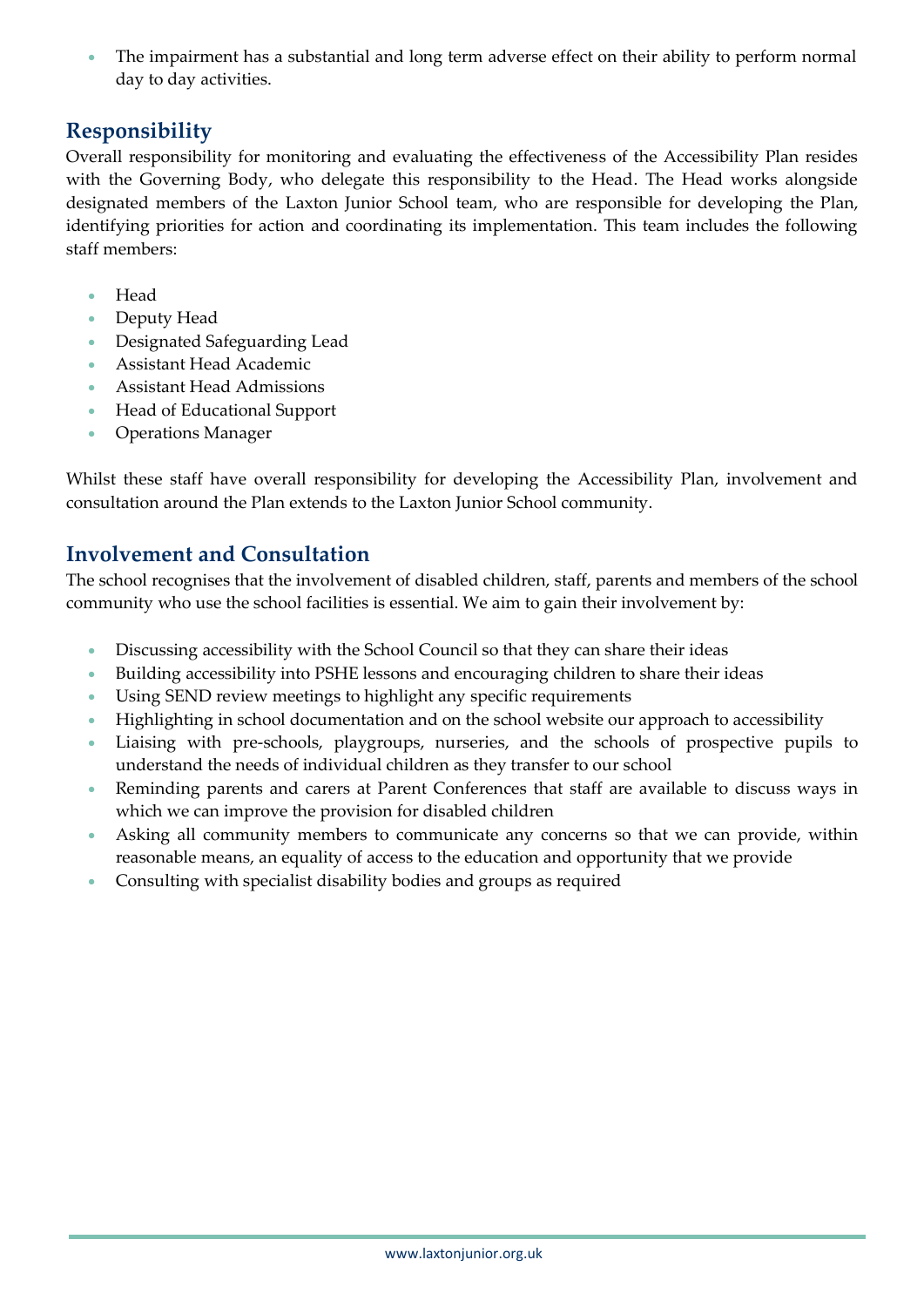# **Current Good Practice**

The following information identifies where our existing access enables all children, regardless of disability, to take a full and active part in school life.

#### **Increase the extent to which disabled pupils can participate in the curriculum**

- This includes teaching and learning and the wider curriculum of the school, such as participation in after school clubs, leisure and cultural activities or school visits.
- Small class sizes enable greater personalisation of the curriculum
- Individual Education Plans enable staff and children to work on specific targets relevant to their needs
- Staff deliver a differentiated curriculum using a variety of appropriate resources to tailor the learning to all children
- Regular progress reviews take place with children and parents; the Academic team lead regular pupil progress meetings to ensure all children with SEND are catered for
- Target setting takes into account the needs of children who require support; children are actively involved in their own learning and target setting
- Educational Support staff identify and support children with a range of SEND
- The curriculum is regularly reviewed to ensure it is appropriate for all children
- Educational visitors and trips are accessible to all current students
- Curriculum resources include examples of disabled children
- Specialist, one-to-one teaching assistants support children with specific needs
- The Pastoral team, Mental Health Lead and the Health Centre work together in support of children with SEND
- External learning specialists work in conjunction with teachers and Educational Support staff
- Laptops/iPads and other technologies are used to support children with SEND

#### Im**prove the physical environment to enable disabled pupils to take better advantage of education, benefits, facilities and services provided**

This includes the current physical environment of the school and the use of physical aids to access education.

- All staircases have double height handrails
- The second floor is accessible by a lift
- Corridor width enables accessibility
- Disabled toilet facility
- Resources regularly used by children are at an appropriate height
- Disabled parking space reserved near main entrances for ease of access
- Physical environment is safe and welcoming
- Double opening doors to all entrances/exits and classrooms
- Dining and swimming facilities have ramp access
- All inside learning spaces are well lit and have excellent acoustics

#### **Improve the availability of accessible information to disabled pupils**

This includes the written information that is provided by the school to its pupils including disabled pupils.

- Coloured overlays or paper are used to support children with dyslexia
- Important information is made available through Form Teachers and the peer network (e.g. House Captains), assemblies, handouts, noticeboards, leaflets and posters
- Child-friendly timetables available in all classrooms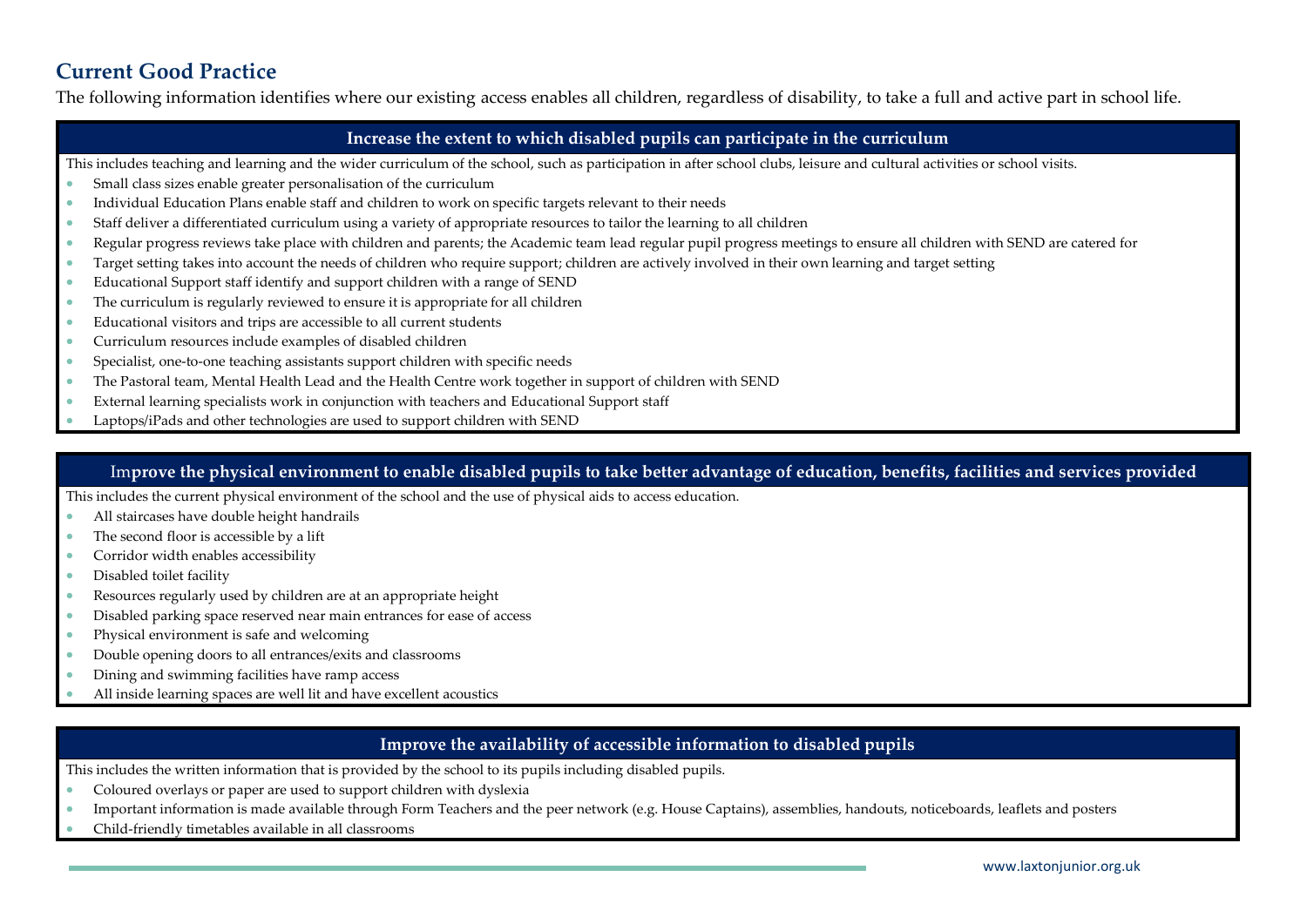# **Action Plan**

This Action Plan sets out the aims of our Accessibility Plan in accordance with the Equality Act 2010. Timeframes refer to ongoing, Short Term (2021/22), Medium Term (2022/23) and Long Term (2023/24) objectives.

| Aim                                                                                        | Objectives                                                                                                 | <b>Actions</b>                                                                                                                                                                          | Responsibility           | <b>Timeframe</b> | <b>Success Criteria</b>                                                                                                                                                                                         | <b>Ongoing Review</b> |
|--------------------------------------------------------------------------------------------|------------------------------------------------------------------------------------------------------------|-----------------------------------------------------------------------------------------------------------------------------------------------------------------------------------------|--------------------------|------------------|-----------------------------------------------------------------------------------------------------------------------------------------------------------------------------------------------------------------|-----------------------|
| Increase the<br>extent to which<br>disabled pupils<br>can participate in<br>the curriculum | To provide bespoke training for<br>staff who work alongside children<br>with an identified disability      | Any child identified to have a<br>disability will be communicated<br>to DH and then all staff. Bespoke<br>intervention or training will be<br>put in place for appropriate staff.       | <b>JSF</b>               | Ongoing          | Disability identified<br>Bespoke intervention planned<br>Staff trained<br>Continue to review and monitor                                                                                                        |                       |
|                                                                                            | To provide a differentiated<br>curriculum that enables all pupils<br>to make progress and achieve          | Any child who is identified as<br>having a disability will receive<br>bespoke support to enable them<br>to access the curriculum both in<br>and outside the classroom.                  | SAH<br><b>JSF</b>        | Ongoing          | Disability identified<br>Identify barriers to curriculum<br>Bespoke intervention planned<br>Staff trained<br>Continue to review and monitor                                                                     |                       |
|                                                                                            | To be up-to-date and informed<br>about the curricular access needs<br>of all children at LJS               | Assistant Head of Admissions<br>and Head of Educational Support<br>will communicate regarding<br>required access arrangements                                                           | <b>JSF</b><br><b>REW</b> | Ongoing          | Information from previous<br>schools accessed<br>Communication with parents,<br>external agencies and Form<br>Teachers and relevant staff                                                                       |                       |
|                                                                                            | To continually develop staff<br>understanding and expertise of<br>differentiating across the<br>curriculum | Training needs to be identified<br>Quality First Teaching to be<br>embedded across the school                                                                                           | SAH<br>JSF               | Ongoing          | Time and resources given to allow<br>training to take place<br>Teaching staff feel confident when<br>differentiating in class<br>Teaching staff confident to<br>identify data trends and groups                 |                       |
|                                                                                            | To incorporate accessibility<br>requirements into the planning of<br>educational visits                    | Review of current residential trips<br>to enquire about their accessibility<br>Include accessibility requirements<br>as a consideration on the<br><b>Educational Planning checklist</b> | <b>SMC</b>               | Ongoing          | Residential trips have been<br>reviewed with accessibility focus<br>For any new residential trip<br>location accessibility will form<br>part of the decision-making<br>process about the setting                |                       |
|                                                                                            | To work with prospective parents,<br>nurseries and schools to develop<br>understanding of access needs     | Communicate with relevant<br>individuals and settings to ensure<br>information is shared                                                                                                | <b>REW</b>               | Ongoing          | Last two reports are requested<br>Questions about access needs are<br>asked on Pupil Information Form<br>and Online Joining Instructions<br>Information clarified with parents<br>Previous setting is contacted |                       |
|                                                                                            | To ensure that all relevant policies<br>reflect our commitment to<br>providing equality of provision       | Include sections on equality,<br>accessibility and inclusion into<br>relevant curriculum policies                                                                                       | <b>SAH</b>               | Medium Term      | Curriculum policies have clear<br>statement on the school's<br>approach to equality                                                                                                                             |                       |
|                                                                                            | To develop relationships with<br>outside agencies                                                          | Understand pool of expertise in<br>the local area                                                                                                                                       | <b>JSF</b>               | Long Term        | Build relationships with local<br>experts                                                                                                                                                                       |                       |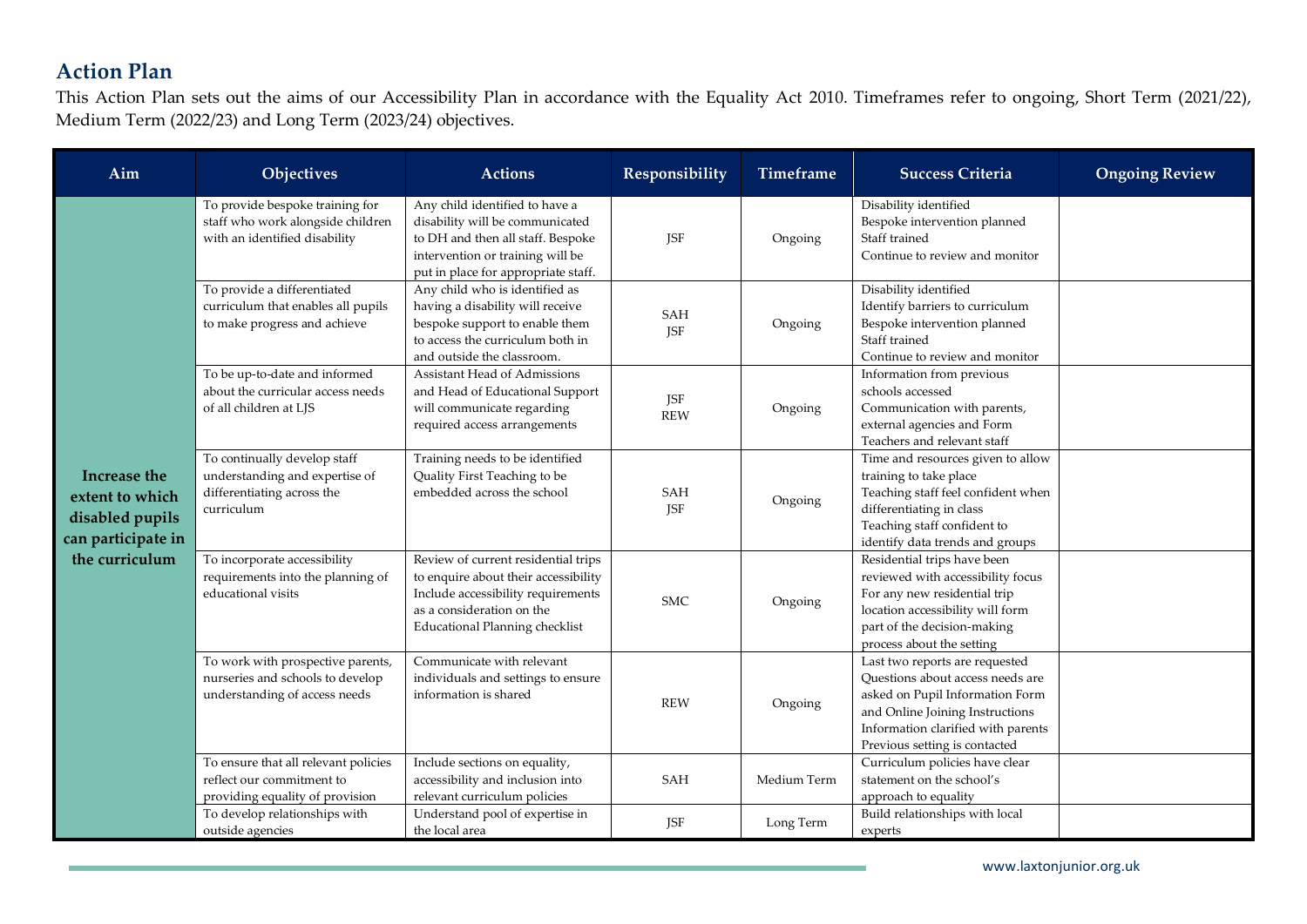| Aim                                                                                                                                                                        | Objectives                                                                                                            | <b>Actions</b>                                                                                                                                                                                                             | Responsibility           | <b>Timeframe</b> | <b>Success Criteria</b>                                                                                                                                                                       | <b>Ongoing Review</b> |
|----------------------------------------------------------------------------------------------------------------------------------------------------------------------------|-----------------------------------------------------------------------------------------------------------------------|----------------------------------------------------------------------------------------------------------------------------------------------------------------------------------------------------------------------------|--------------------------|------------------|-----------------------------------------------------------------------------------------------------------------------------------------------------------------------------------------------|-----------------------|
| Improve the<br>physical<br>environment to<br>enable disabled<br>pupils to take<br>better advantage<br>of education,<br>benefits,<br>facilities and<br>services<br>provided | To ensure that all corridors,<br>classrooms and learning<br>environments are kept clear                               | Inclusion of objective on H&S<br>walk<br>Review current objects in corridors<br>and review placement                                                                                                                       | <b>SMC</b><br>KF         | Ongoing          | All corridors, classrooms and<br>learning environments are kept<br>clear                                                                                                                      |                       |
|                                                                                                                                                                            | To carry out a regular access audit<br>of the school site, with<br>recommendations fed into the<br>Accessibility Plan | Develop an LJS Access Audit<br>Form<br>Conduct an access audit half<br>termly                                                                                                                                              | <b>SMC</b><br>KF         | Ongoing          | Accessibility at LJS will be of the<br>highest quality<br>Any concerns linked to<br>accessibility will be highlighted,<br>actioned and emended                                                |                       |
|                                                                                                                                                                            | To ensure that all signage is clear<br>and visible around the school                                                  | Checks included in monthly H&S<br>walk and Operational walk.                                                                                                                                                               | KF                       | Ongoing          | All signage is in place and visible<br>around the school                                                                                                                                      |                       |
|                                                                                                                                                                            | To ensure that all new parents are<br>invited to share any access<br>arrangement needs for their<br>children          | Online Joining Instructions and<br>the Pupil Information form to be<br>used to capture relevant<br>information                                                                                                             | <b>REW</b>               | Ongoing          | Online Joining Instructions -<br>parents contacted for further<br>information and discussion where<br>information is disclosed                                                                |                       |
|                                                                                                                                                                            | To respond to any new access<br>arrangement needs highlighted by<br>prospective parents                               | Ensure communication is clear<br>and concise to all parties involved<br>Develop processes to share<br>information between admissions<br>and educational support<br>Information to be passed to JSF by<br>REW when received | <b>REW</b><br><b>ISF</b> | Ongoing          | Information from previous schools<br>accessed<br>Communication with parents<br>Communication with external<br>agencies if necessary<br>Communication with Form<br>Teachers and relevant staff |                       |
|                                                                                                                                                                            | To include a visual alarm as part of<br>our fire alert system                                                         | Investigate with the estates<br>department.                                                                                                                                                                                | KF                       | Medium Term      | All children are able to see clearly<br>if there is a fire alarm                                                                                                                              |                       |
|                                                                                                                                                                            | To include a hearing loop in the<br>hall                                                                              | Investigate with the estates<br>department.                                                                                                                                                                                | KF                       | Long Term        | Children with hearing aids are<br>able to hear clearly                                                                                                                                        |                       |
|                                                                                                                                                                            | To introduce greater outside<br>lighting at the rear of the school to<br>improve visibility                           | Observations included in bi-<br>weekly operational walk and<br>raised with maintenance<br>department for improvements.                                                                                                     | KF                       | Long Term        | Children, staff and parents are<br>able to see clearly at the rear of the<br>building, especially in winter                                                                                   |                       |
|                                                                                                                                                                            | To build accessibility requirements<br>into the design and development<br>of new learning spaces                      | Ensure the design and<br>implementation of the design of<br>new spaces includes a clear<br>approach to accessibility                                                                                                       | <b>SJR</b>               | Long Term        | All new learning spaces are<br>accessible for all children                                                                                                                                    |                       |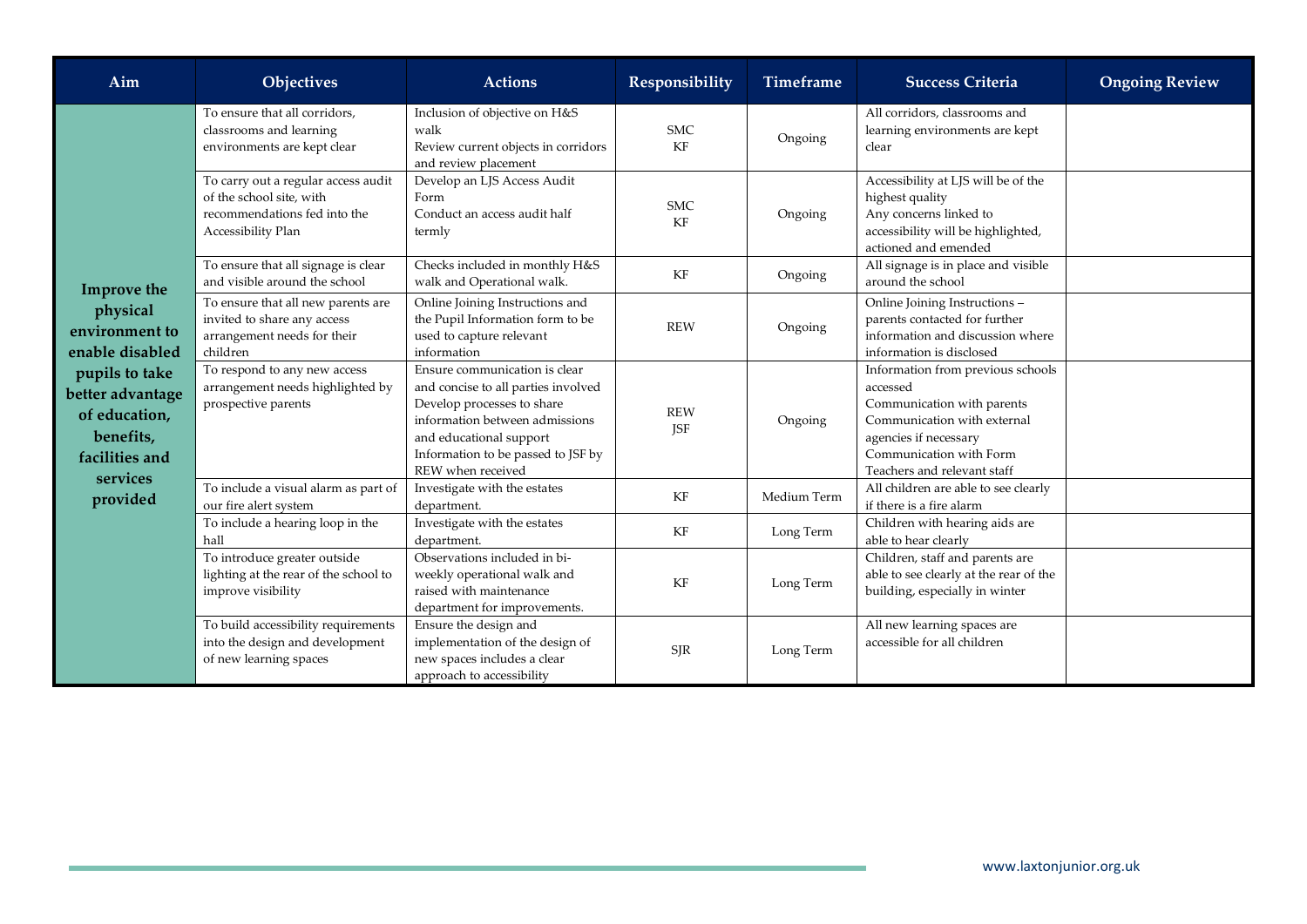| Aim                                                                               | Objectives                                                                                                                           | <b>Actions</b>                                                                                                                         | Responsibility           | Timeframe   | <b>Success Criteria</b>                                                                                                                                                     | <b>Ongoing Review</b> |
|-----------------------------------------------------------------------------------|--------------------------------------------------------------------------------------------------------------------------------------|----------------------------------------------------------------------------------------------------------------------------------------|--------------------------|-------------|-----------------------------------------------------------------------------------------------------------------------------------------------------------------------------|-----------------------|
| Improve the<br>availability of<br>accessible<br>information to<br>disabled pupils | To ensure all children are<br>positioned in their learning<br>environment so that they can<br>access all information                 | Understand the disability and the<br>needs of the child and make the<br>necessary adjustments to ensure<br>full accessibility          | <b>JSF</b>               | Ongoing     | Have access to external reports<br>from specialists<br>Training for teachers<br>Clear communication between all<br>staff involved                                           |                       |
|                                                                                   | To develop our provision of<br>information in the light of new and<br>specific needs                                                 | Understand new and specific<br>needs and respond accordingly                                                                           | <b>REW</b>               | Ongoing     | New and specific needs to be<br>provided for as appropriate                                                                                                                 |                       |
|                                                                                   | To support parents understanding<br>of the curriculum so they can<br>support their children at home                                  | Clear communication of year<br>group objectives and expectations<br>as well as individual targets                                      | SAH                      | Ongoing     | Parents feel fully informed about<br>and involved in their children's<br>education and able to provide<br>precise support based on the<br>School's recommendations          |                       |
|                                                                                   | To provide termly updates to the<br>Governing Body on the ongoing<br>approach to accessibility, equality,<br>diversity and inclusion | Governing Body papers include<br>reference to accessibility and<br>equality, and the Accessibility<br>Plan is reviewed by Governors    | <b>SJR</b>               | Ongoing     | Governors have a clear view of<br>how accessibility is supported<br>and enabled at LJS                                                                                      |                       |
|                                                                                   | To develop a new approach to<br>marking that all children can<br>engage with                                                         | Introduce a new Marking and<br>Feedback Policy<br>Ensure staff have relevant<br>training and resources<br>Produce posters for children | <b>SAH</b>               | Short Term  | All children can quickly engage<br>with and understand marking<br>and feedback, and act upon this in<br>future lessons                                                      |                       |
|                                                                                   | To display visual timetables in all<br>classrooms                                                                                    | Ensure visual timetable resources<br>are shared with staff and that<br>these are displayed in every room                               | <b>SAH</b><br><b>JSF</b> | Short Term  | Children can see what lessons and<br>activities they have each day and<br>can prepare for these accordingly                                                                 |                       |
|                                                                                   | To provide staff training on<br>equality, diversity and inclusion                                                                    | April INSET for all staff<br>EDI group formed in Michaelmas<br>2021 and connected to our EDI<br>partners: EqualiTeach                  | SJR<br><b>SMC</b>        | Short Term  | Accessibility, equality, diversity<br>and inclusion becomes central<br>facet of ongoing School strategy,<br>and is celebrated and promoted in<br>all aspects of school life |                       |
|                                                                                   | To share key information with<br>children in different formats so that<br>they understand what is<br>happening around them in school | Ensure classes have mechanisms<br>to share information, including<br>Form Time and noticeboards<br>Include notices in assemblies       | <b>SJR</b>               | Short Term  | All children understand what is<br>happening in school and can<br>embrace the wide variety of<br>opportunities on offer                                                     |                       |
|                                                                                   | To develop a Displays Policy that<br>outlines how displays should be<br>accessible to all pupils                                     | Review the Displays Policy and<br>ensure Educational Support<br>consultation on presentation and<br>format                             | <b>SAH</b>               | Medium Term | Ensure height, colour, font,<br>placement of wording and text is<br>appropriate and accessible                                                                              |                       |
|                                                                                   | To embed RNIB guidelines into the<br>provision of information                                                                        | Website accessibility to be<br>checked<br>Website images to be tagged<br>Publications to be reviewed for<br>accessibility              | <b>REW</b>               | Medium Term | Website accessibility to score<br>highly<br>Alt tags on all images on the<br>website                                                                                        |                       |